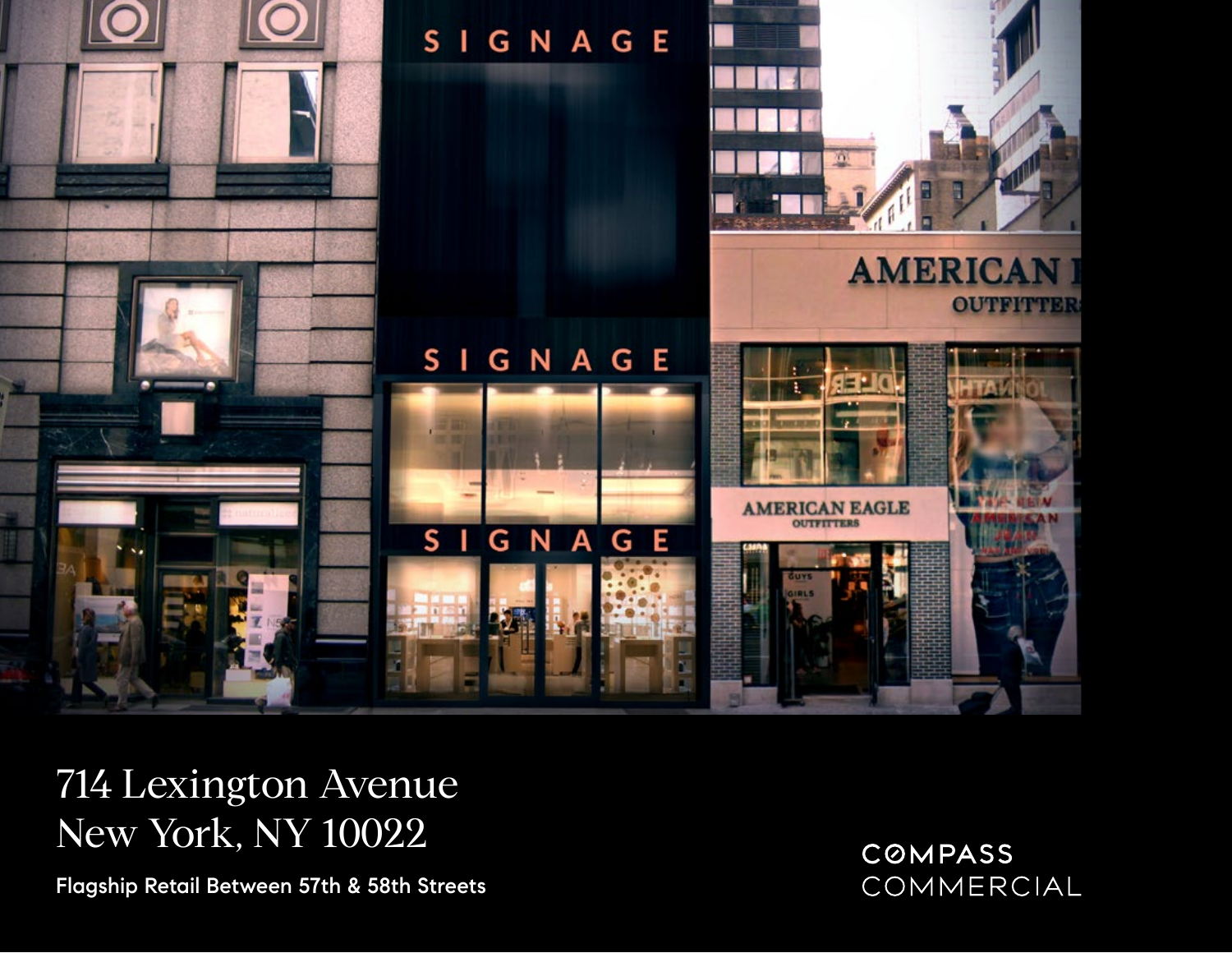# 714 Lexington Avenue New York, NY

| <b>Available SF</b>                                                                                                                                                                                                                                                                                                  |                                                          |  |  |
|----------------------------------------------------------------------------------------------------------------------------------------------------------------------------------------------------------------------------------------------------------------------------------------------------------------------|----------------------------------------------------------|--|--|
| <b>Ground Floor</b><br><b>Cellar Floor</b><br>Second Floor<br><b>Third Floor</b><br>Fourth Floor                                                                                                                                                                                                                     | 1,297 SF<br>1,297 SF<br>1,368 SF<br>1,010 SF<br>1,010 SF |  |  |
| <b>Frontage</b>                                                                                                                                                                                                                                                                                                      | 20'                                                      |  |  |
| <b>Lease Rate</b>                                                                                                                                                                                                                                                                                                    | Upon request                                             |  |  |
| <b>Building Size</b>                                                                                                                                                                                                                                                                                                 | 5,982 SF                                                 |  |  |
| <b>Delivery</b>                                                                                                                                                                                                                                                                                                      | Immediate                                                |  |  |
| <b>Transporation</b>                                                                                                                                                                                                                                                                                                 |                                                          |  |  |
| Neighboring Tenants: The Container<br>Store, Victoria's Secret, New York &<br>Neighboring<br><b>Tenants</b><br>Company, Steve Madden, Gap,<br>Banana Republic, Zara, Sephora, Levis,<br>Bloomingdale's, American Eagle/Aerie,<br>Dr. Martens, Dig Inn, Chick-Fil-A,<br>Jonathan Adler, Makeup Forever, H&M,<br>Aldo, |                                                          |  |  |

## SIGNAGE **RENE**

For Lease



#### Property Overview

 $\mathbf C$ 

The entire building can be leased together or separately The entire facade can be branded for an incredible presence on the street.

| Demographics            | 0.25 Miles | 0.5 Miles | 1 Miles   |
|-------------------------|------------|-----------|-----------|
| <b>Total Households</b> | 5.706      | 25,538    | 90.552    |
| <b>Total Population</b> | 9.540      | 43.182    | 155,119   |
| Average HH Income       | \$182,696  | \$185.668 | \$190.661 |

**COMPASS** COMMERCIAL

\* Information provided has been obtained from sources we believe reliable. Buyer to verify any and all accuracy of information.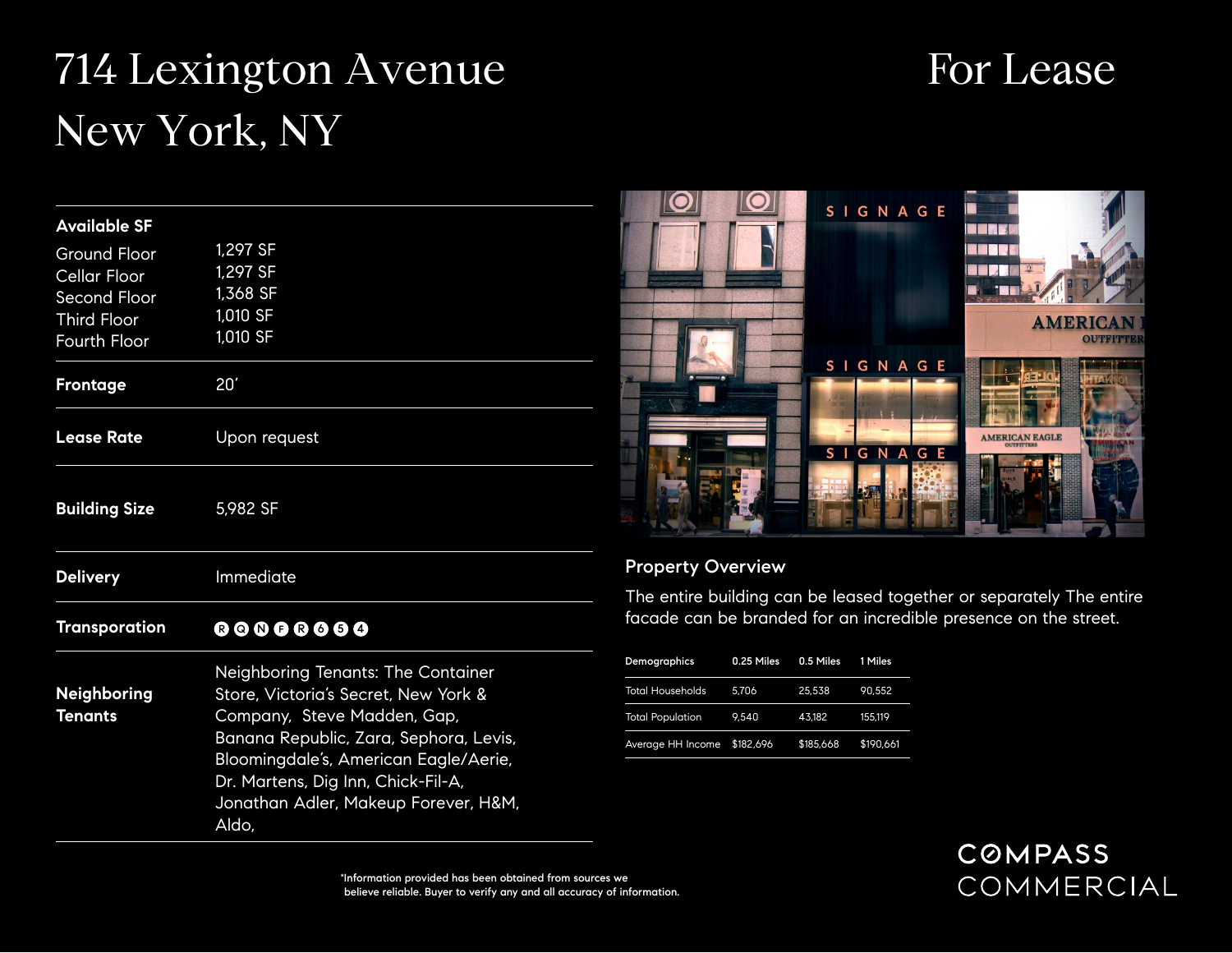# Floor Plans



#### First Floor | 1,297 SF



#### Second Floor | 1,368 SF



### Third Floor | 1,010 SF



#### Fourth Floor | 1,010 SF